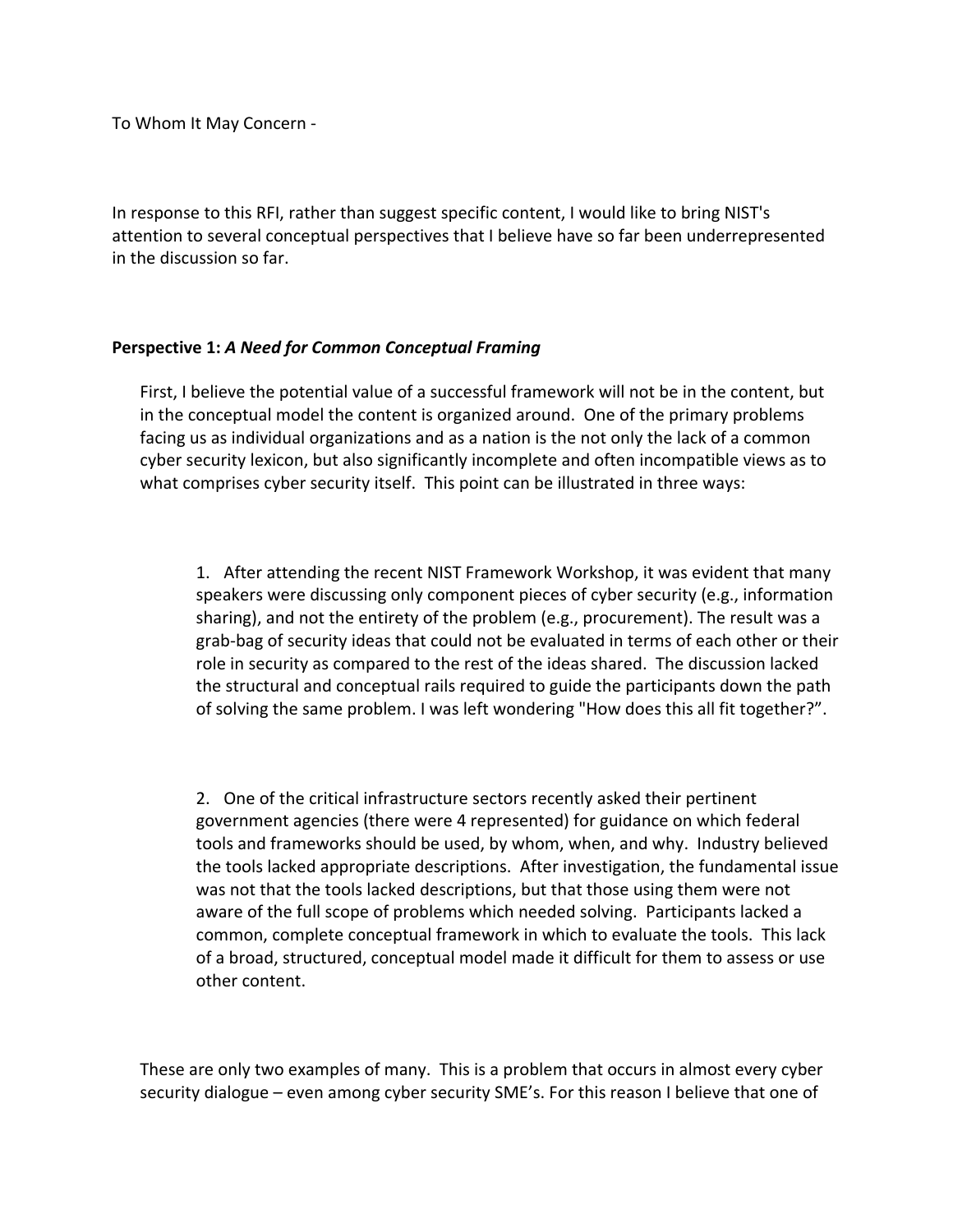the primary values of the NIST Framework should be in providing that common view - not only of security practices, but also how those practices fit together to reduce risk. One might call it a "cyber security algorithm" where program, practice, and control domains are variables which must be used to solve for "assured risk reduction". In such a model, individual best practices and content elements can be tied to each "variable" and can be selected by industry. This provides some assurance that they are all working coherently together.

Such a model could conceivably be broken down into six different layers of activities (*national, sector, business, architecture, implementation, operation*) broken into two dependent but different risk life cycles: Strategic (*risks from cyber systems*) and Operational (*risks to cyber systems*).

In this manner, the structure of the NIST framework could be used independently of the content to educate readers, assist them with communication, and be helpful as a tool to solve for specific cyber security outcomes.

## **Perspective 2:** *Non-Cyber Business Maturation and Foundations*

In my experience, many organizations would have very successful cyber security practices, but their extra-cyber practices are not able to effectively use or support the good cyber-specific ones. These extra-cyber practices include procurement, marketing, scheduling, business operations, development, testing, sales, database administration, communications, etc. It is often said that "good security isn't bolted on, it's baked in". That is only partially correct. Good security is good business - there is often little to distinguish the two. Security usually fails long before anyone with "information security" in a title or department name is involved. As such, I believe the NIST framework should focus more on identifying good **business** practices which lead to successful cyber security than on **cyber-specific** ones. It should also keep in mind that those most in need of the framework are the least likely to understand their own role in the cyber security problem domain.

## **Perspective 3:** *Quality Assurance & Human-Centric Cyber Security*

As we have seen many times now - in the cases of some large and well known security breaches of organizations who were **fully aware and invested in** cyber security best